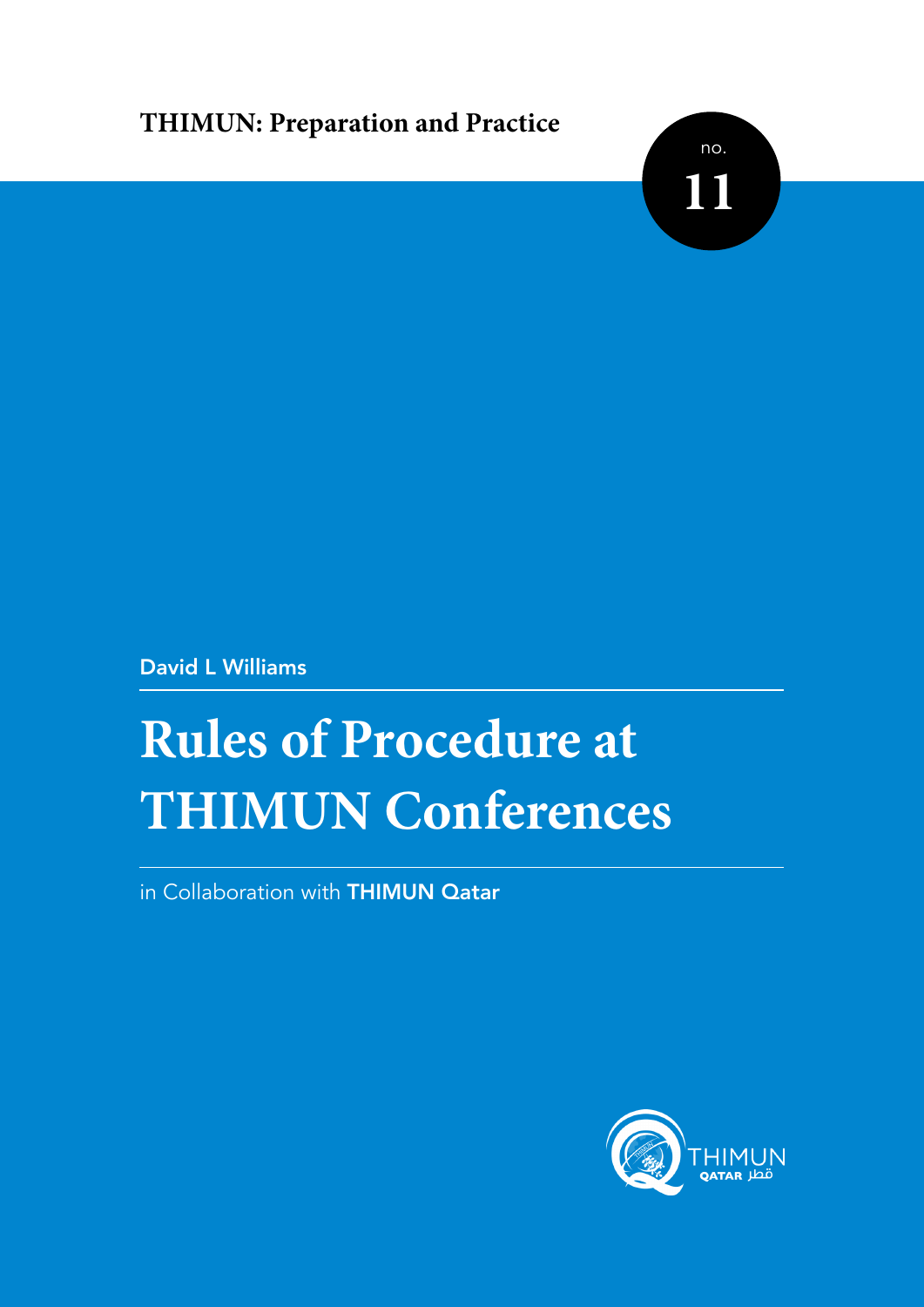## **RULES OF PROCEDURE AT THIMUN CONFERENCES**

Every organization has to have rules about how it conducts its meetings. These can be very formal or very informal but they must be agreed to and abided by all participants. Having clearly defined written rules enables the participants to make reference to them whenever there is a disagreement about how to proceed. Rules may be adapted or changed to suit the needs of the organization.

So it is with Model United Nations conferences. Many international MUN conferences use the THIMUN Rules of Procedure or adaptations of the THIMUN Rules. This is because the THIMUN Rules have developed over a continuous period of more than 40 years and have been very useful in facilitating good debate and in enabling the delegates to produce resolutions worthy of publication and distribution to the United Nations and other international organizations.

MUN Participants should be aware that the THIMUN Rules of Procedure are constantly being updated to take account of changing circumstances. THIMUN affiliated conferences should be following updated Rules of Procedure, although small variations are found.

The following, therefore, are general outlines. Be familiar with the current rules and bye-laws of each conference you attend.

## **PROGRAMME AND AGENDA**

The program of events and the issues on the agenda of an MUN Conference are usually determined beforehand by the conference organizers and published well in advance. The issues may be subject to amendment by the participants under certain circumstances.

## **STUDENT OFFICERS**

Student Officers, i.e. the Secretary General, the President of the General Assembly, the Presidents of the Councils and the Committee Chairs, as well as their Deputies are normally appointed in advance by the conference organizers.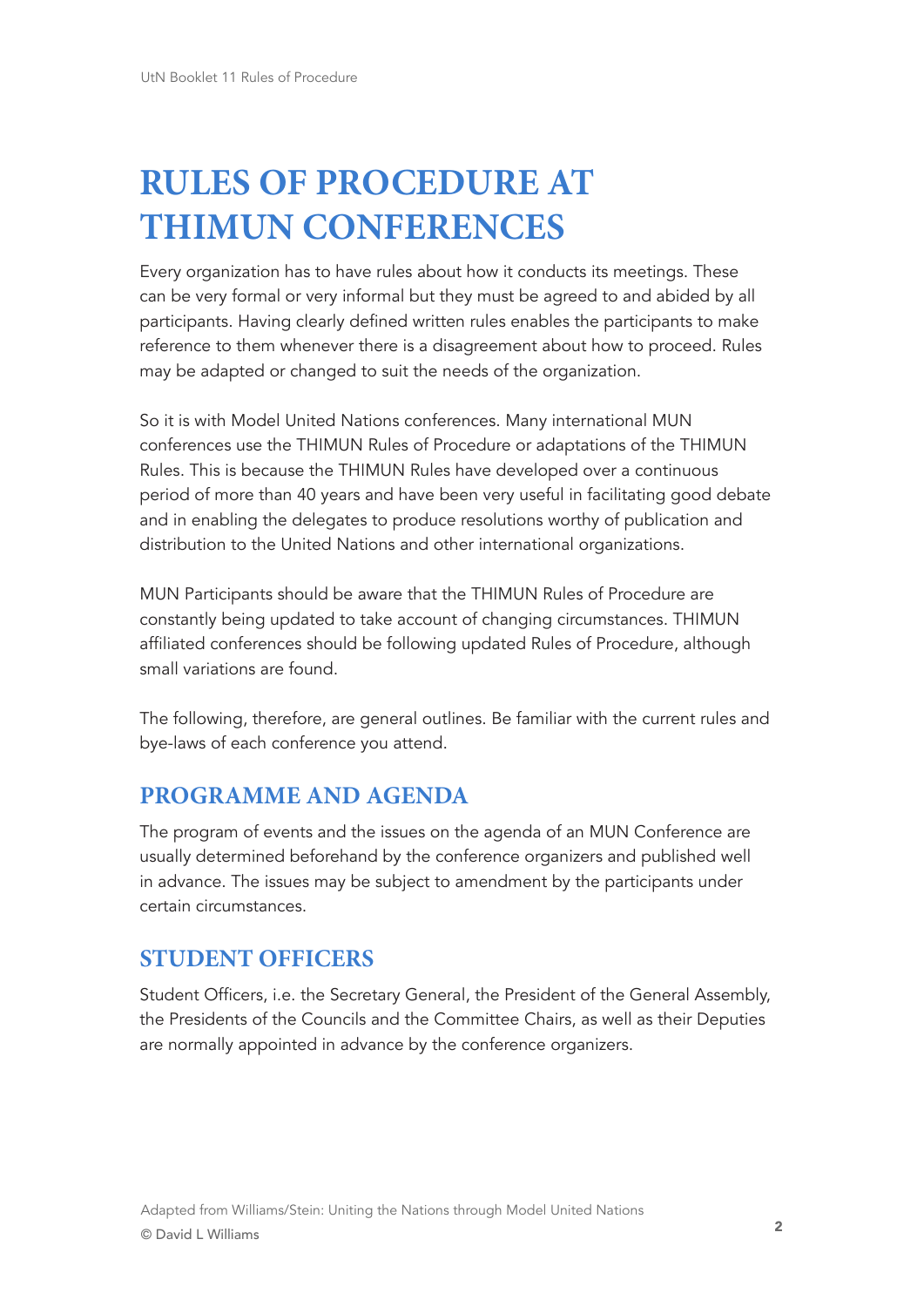## **Secretary General and Deputy Secretaries General**

The Secretary General has authority over all student participants at the conference and has the right to make decisions on all issues or questions vital to the harmonious operation of the conference. In particular, the Secretary General has the right to rule on all questions concerning the competence of a particular forum to adopt a proposal submitted to it. Such decisions are final.

## **Presidents of the General Assembly, Special Conference, Councils, Commissions, Chairs of Committees and their Assistants and Deputies**

The Presidents/Chairs set the agenda for their respective assemblies, declare the opening and closing of each meeting, decide on the order in which resolutions are debated and direct discussions. They ensure observance of the rules, accord the right to speak, put questions to the vote and announce decisions. They rule on points of order and, subject to the rules, have control over the proceedings of the assembly and over the maintenance of order at formal meetings. They may propose limitations of debate time, a limitation on the number of times each delegate may speak on any question and on the closure of debate. They may also propose the adjournment of the meeting or the adjournment of the debate on the item under discussion.

## **GENERAL RULES**

All delegates should be aware that the rules are intended to facilitate debate and to accord to all members their democratic right to voice an opinion. The Student Officers will apply the rules to this end and will not tolerate the abuse or misuse of the rules for obstructive or restrictive purposes.

#### **United Nations Charter**

Delegations should, at all times, act in accordance with the articles and principles of the United Nations Charter and the Universal Declaration of Human Rights.

## **Diplomacy**

Each delegate must act according to diplomatic norms, including the duty to:

- respect the decisions of the Chair at all times;
- obtain the floor before speaking;
- stand when speaking;
- yield the floor when required to do so by the Chair;
- be courteous at all times;
- avoid the use of insulting or abusive language.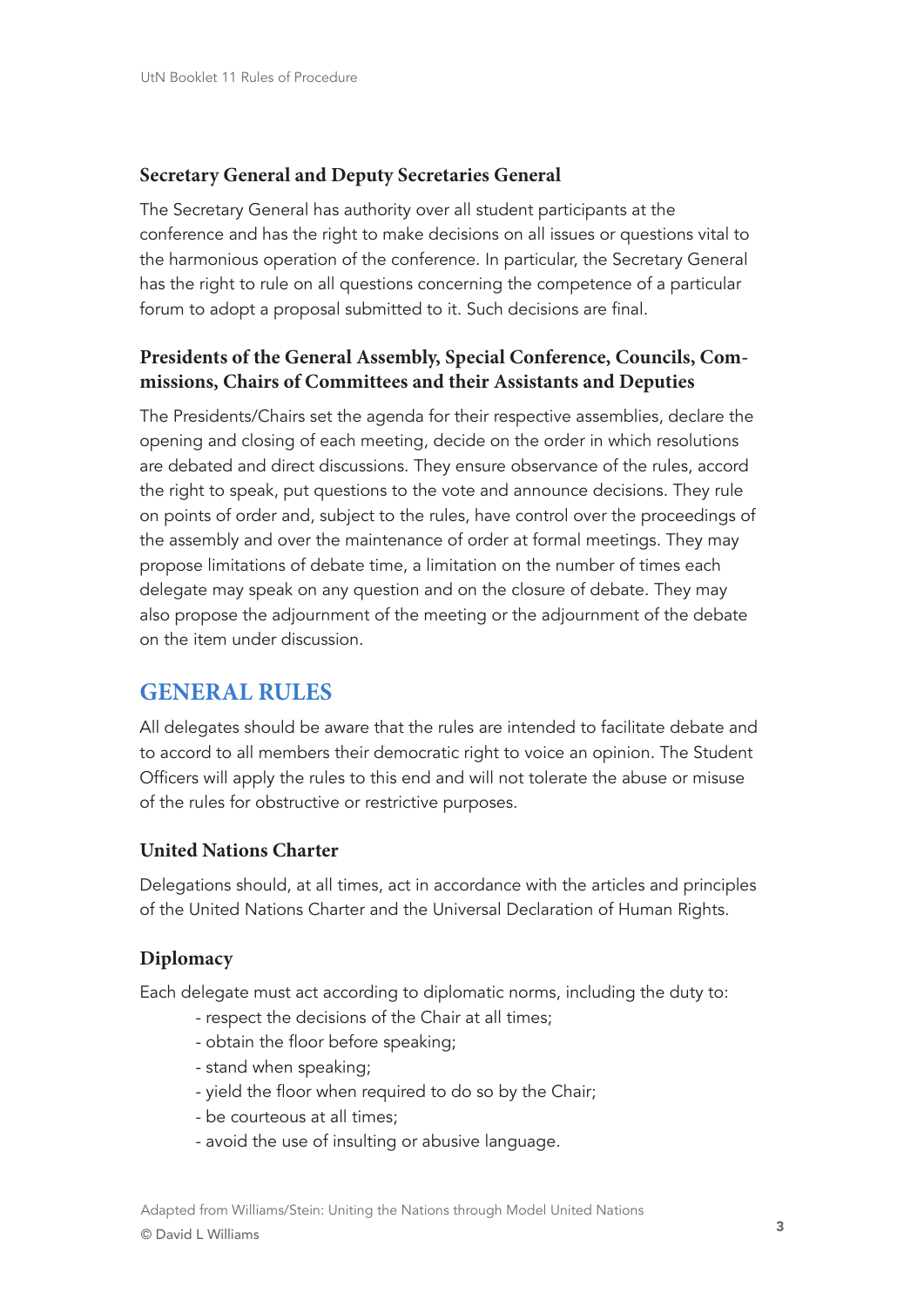## **Opening Speeches in General Assembly**

Opening policy statements given at the first session of the General Assembly are usually restricted to one minute.

## **Right of Reply to Opening Speeches**

The right of reply to an opening speech will usually be accorded to a limited number of delegations after a specified number of opening speeches. Such replies must refer to one of the preceding opening speeches. Rights of Reply to opening speeches are granted at the discretion of the Chair.

## **Procedure for Submitting Draft Resolutions**

At most conferences, before being accepted for debate, draft resolutions have to be approved by the Student Officer concerned and by an Approval Panel. Draft resolutions need to be co-submitted by a pre-determined number of delegations.

The Student Officer will usually check the content to see that it is pertinent to an issue on the agenda, within the competence of the forum to debate it and is in accordance with the United Nations Charter. The Approval Panel will check the format, language and logical consistency.

## **RULES OF PROCEDURE IN FORMAL DEBATE**

## **Parliamentary Procedure**

Except where otherwise adapted or limited by conference bye-laws, Robert's Rules of parliamentary procedure are used.

In general, the Student Officers know the proper procedure and how to apply the rules. They are available to give help and information and delegates may ask for clarification or explanation of the rules. This is most easily done by rising to a point of order, a point of information to the Chair or a point of parliamentary enquiry. Such points are not allowed to interrupt a speech.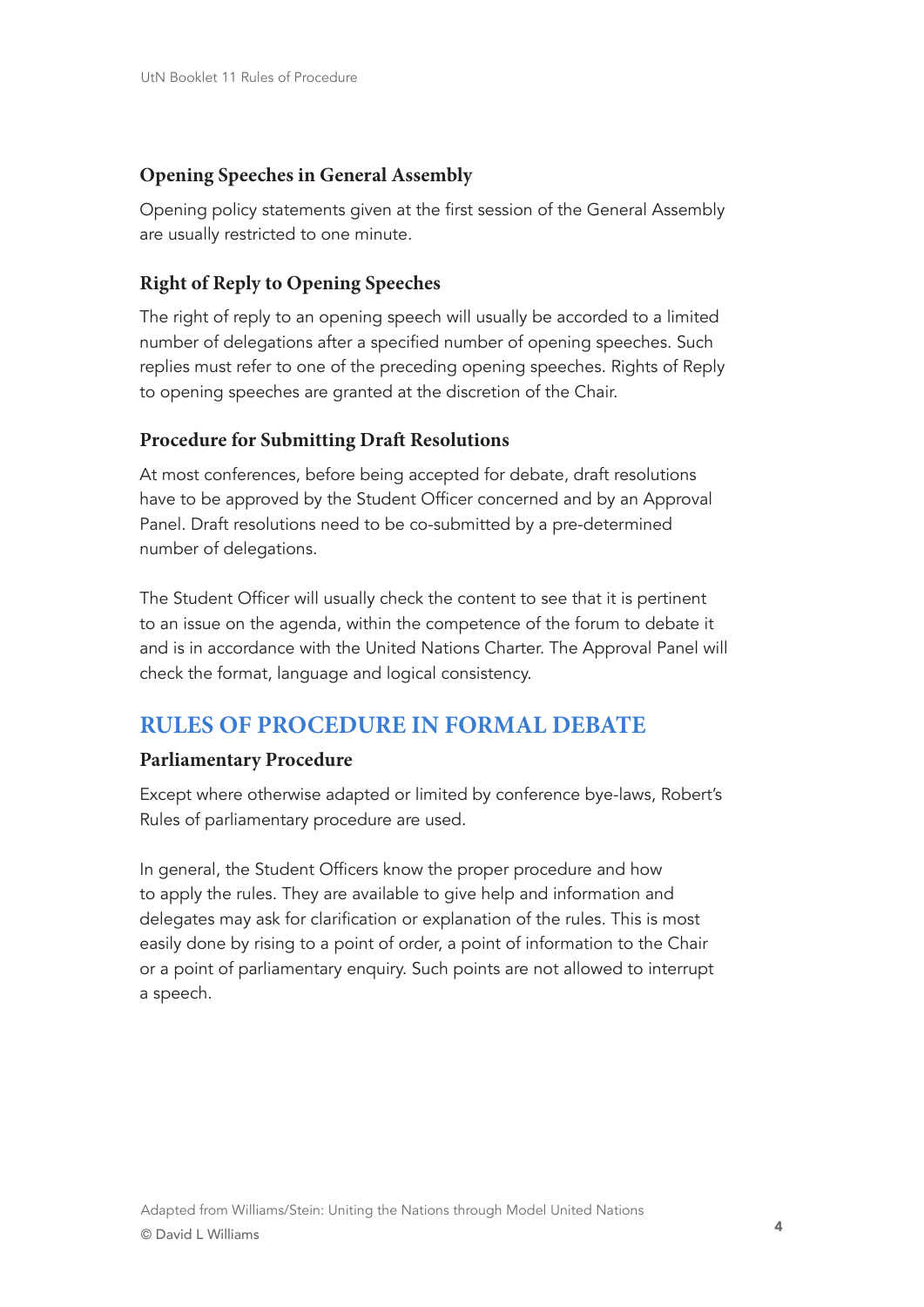#### **Powers of the President/Chair during Formal Debate**

The President/Chair proposes the limitation of debate time for each motion. When debate time has been exhausted, the President/Chair proposes either the extension of debate time or the closure of debate and subsequent vote on the question being considered (the Previous Question).

Since a high degree of consensus is aimed at, open debate is the norm, except on really contentious issues, where the President/Chair may propose closed debate.

The President/Chair may, in the interest of debate, or in order to work towards consensus, call upon a particular delegation to speak, even if they have not requested the floor. The President/Chair may also, for the same purposes, restrict the speaking time of an individual delegate. The limitations of debate time include the time taken for replies to points of information but do not include the time taken for questions to the speaker or for other interruptions.

The President/Chair will announce the guillotine time (the absolute maximum debate time for one resolution) to the assembly.

The President/Chair may call recesses or adjournments.

Decisions of the Chair may be appealed but are not debatable. A two-thirds vote against the Chair's decision is normally required for such an appeal to be upheld.

#### **Quorum**

A majority of the total membership of each forum constitutes a quorum.

#### **Amendments to the Agenda and to Resolutions**

Amendments can only be submitted by a speaker who has the floor.

Proposed amendments to the agenda may be submitted in each forum at the start of business.

The purpose of proposed amendments to resolutions is to improve the resolution with the object of achieving wider consensus.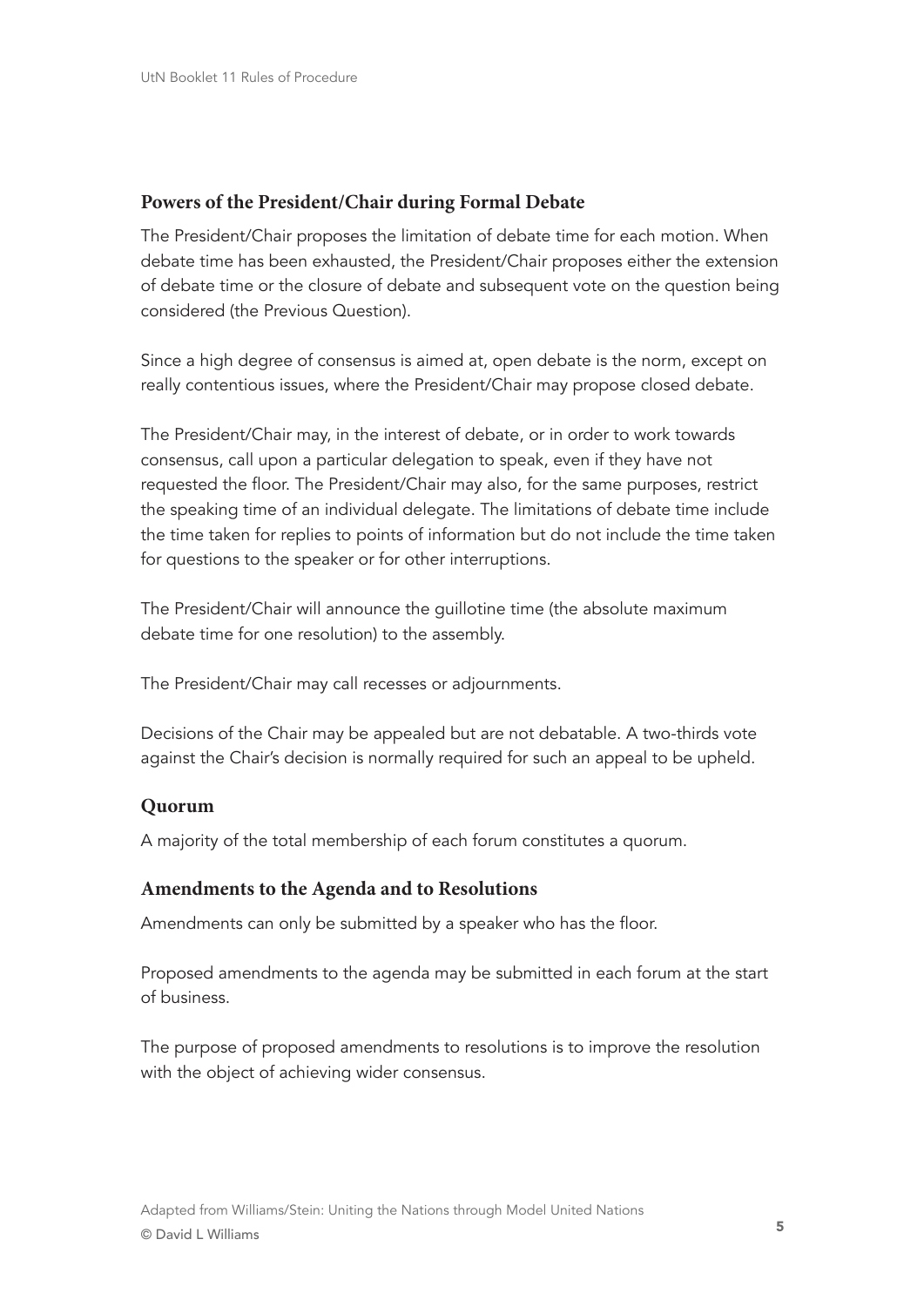When an amendment is moved to a proposal, the amendment is voted on before a vote is taken on the main motion. If a second amendment (amendment to the amendment) is moved, it will be voted on before the vote is taken on the first amendment. If the adoption of the second amendment necessarily implies the acceptance or rejection of the first amendment, the first amendment is not put to the vote.

Debate on amendments usually occurs in closed debate, with a set time for and against the proposed amendments. Delegates may abstain during voting.

All delegates, including those representing non-member delegations, may vote on amendments.

## **Referring a Resolution or Question**

A resolution or question may be referred to another Council, Commission or Committee, e.g. to the Security Council. The desirability of referral is debatable. It requires a majority vote, and is not normal procedure in most conferences.

## **Reconsideration and Tabling**

Once a resolution has been formally adopted or rejected by a vote of the assembly concerned, it can usually only be reconsidered after all business on the agenda has been completed and normally requires a two-thirds majority in favor of reconsideration.

Tabling, or laying a resolution on the table, temporarily disposes of it. A motion to table a resolution is not debatable and requires only a simple majority in favor. A two-thirds majority is needed to take matters from the table, however.

## **Yielding the Floor to other delegations**

The floor may be yielded by one delegation to another only once consecutively.

## **Rising to Points and Interruption of Speeches**

A Point of Personal Privilege must refer to the comfort and well-being of the delegate. It may not refer to the content of any speech and may only interrupt a speaker if the speech is inaudible.